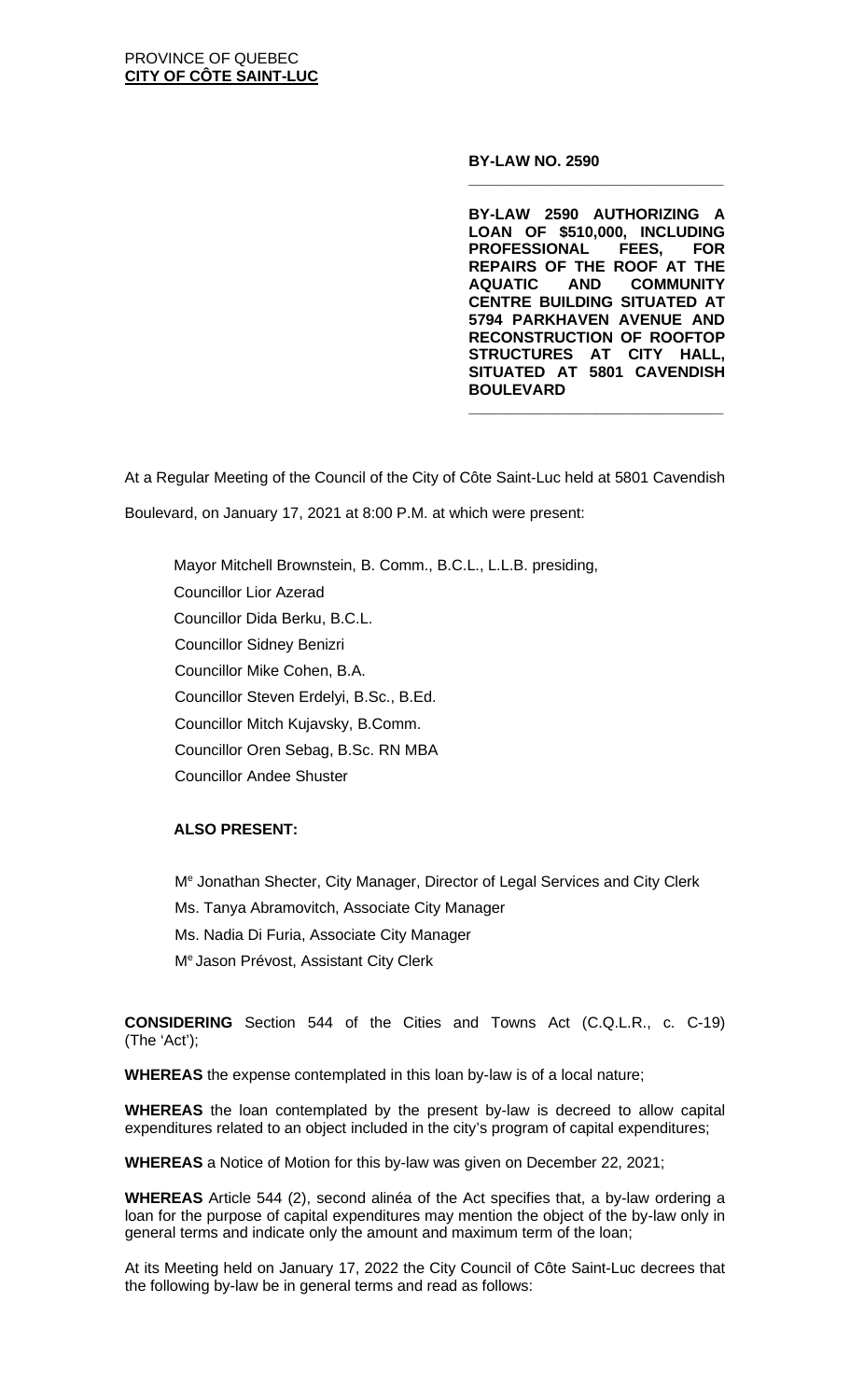# **ARTICLE 1**

A loan of \$510,000 is authorized to finance the costs, including professional fees, for repairs of the roof at the Aquatic and Community Centre building situated at 5794 Parkhaven Avenue and reconstruction of rooftop structures at City Hall situated at 5801 Cavendish Boulevard.

### **ARTICLE 2**

Council is authorized to spend an amount of \$510,000 for the purpose of the present loan by-law.

# **ARTICLE 3**

The total term of this borrowing and its refinancing shall be ten (10) years.

### **ARTICLE 4**

To provide for the payment of the expenses incurred for interest and for the repayment in capital of the yearly instalments of the loan authorized by the present by-law, is hereby imposed and will be levied, annually, for the term of the borrowing, on all the taxable immovables situated in the territory of the City of Côte Saint-Luc, a special tax at a rate sufficient to ensure the full reimbursement of the total borrowing, distributed according to the property values of said immovables as inscribed on the property assessment roll in force each year. This tax will be levied in the manner and on the dates determined for the levying of the general real estate tax.

# **ARTICLE 5**

If the amount of an appropriation authorized by this by-law is greater than the actual amount spent with respect to this appropriation, the Council is authorized to use the balance available to pay any other expense authorized by this present by-law for which the appropriation is insufficient.

### **ARTICLE 6**

The Council appropriates to reduce the amount of the borrowing authorized by the present by-law, any contribution or grant, which it may receive and which is intended for the payment of all or part of the expenses authorized by the present by-law.

The Council shall equally appropriate to reduce the amount of the borrowing, any grant payable over several years. The term of repayment of the loan that corresponds to the amount of the grant shall automatically be adjusted to the term allotted to the disbursement of the grant.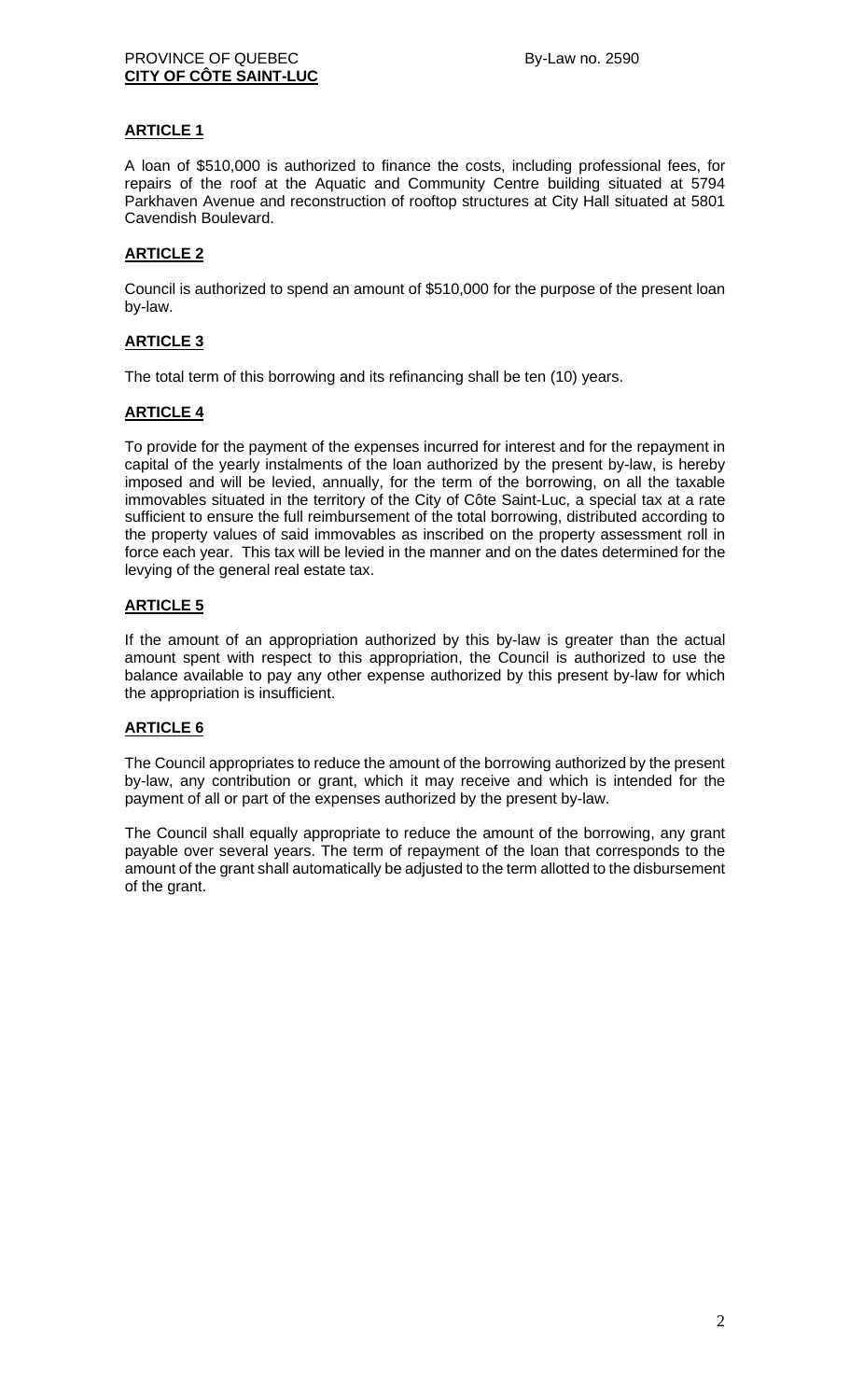# **ARTICLE 7**

The present By-Law comes into force in accordance with the law.

(s) Mitchell Brownstein

\_\_\_\_\_\_\_\_\_\_\_\_\_\_\_\_\_\_\_\_\_\_\_\_ MITCHELL BROWNSTEIN MAYOR

(s) Jason Prévost

\_\_\_\_\_\_\_\_\_\_\_\_\_\_\_\_\_\_\_\_\_\_\_\_ JASON PRÉVOST ASSISTANT CITY CLERK

**CERTIFIED TRUE COPY**

**\_\_\_\_\_\_\_\_\_\_\_\_\_\_\_\_\_\_\_\_\_ JASON PRÉVOST ASSISTANT CITY CLERK**